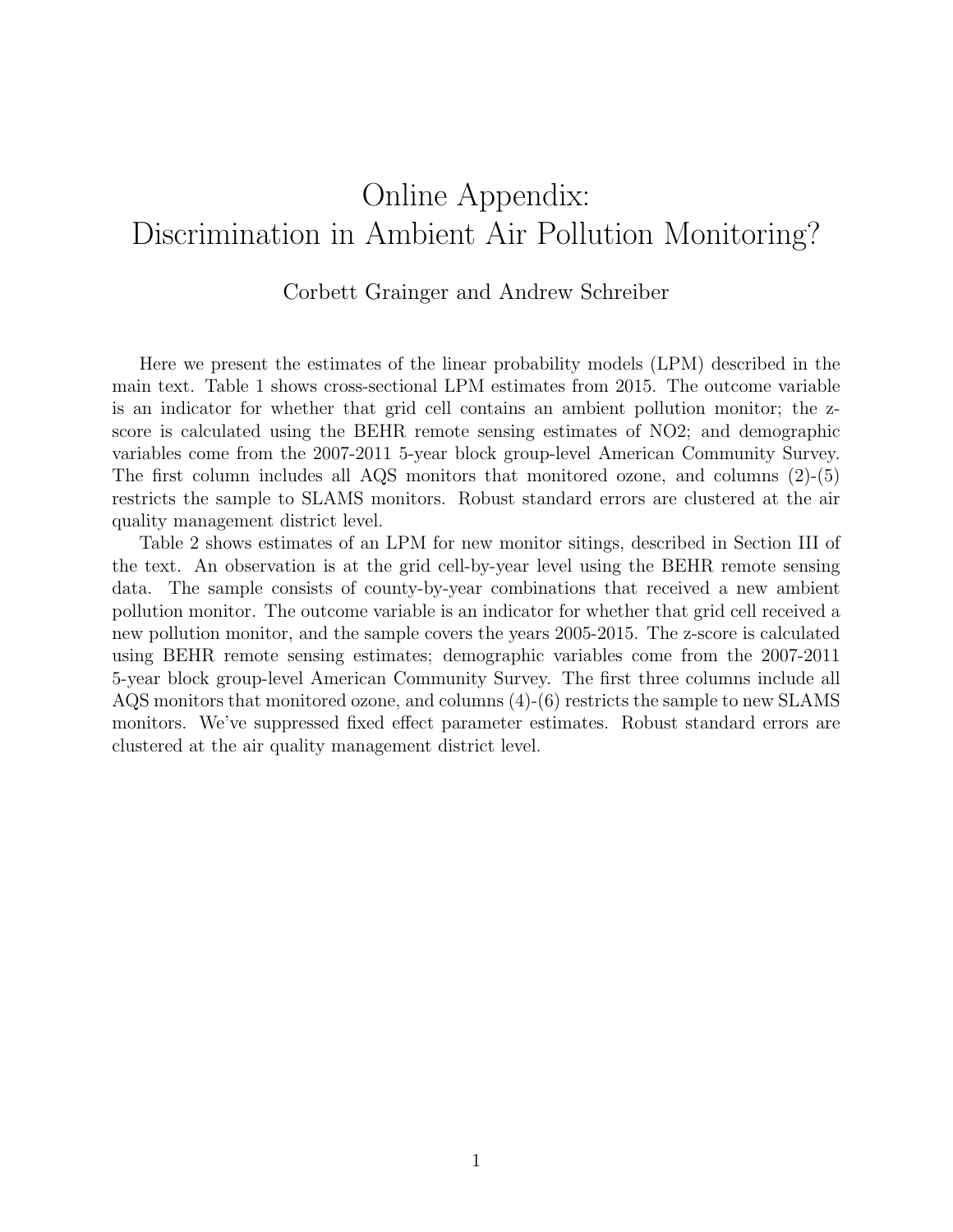|                                   | (1)               | $\overline{(2)}$      | $\overline{(3)}$      | (4)                       | $\overline{(5)}$      |
|-----------------------------------|-------------------|-----------------------|-----------------------|---------------------------|-----------------------|
|                                   | Monitor Indicator | <b>SLAMS</b> Monitors | <b>SLAMS</b> Monitors | <b>SLAMS</b> Monitors     | <b>SLAMS</b> Monitors |
| NO <sub>2</sub> Zscore            | $0.00720***$      | $0.00634***$          | $-0.000281$           | $0.0118***$               | $0.0109***$           |
|                                   | (0.00144)         | (0.00122)             | (0.00140)             | (0.00342)                 | (0.00402)             |
| $Attain*(NO2 Zscore)$             | $-0.00508***$     | $-0.00466***$         | 0.000815              | $-0.00989***$             | $-0.00915**$          |
|                                   | (0.00143)         | (0.00118)             | (0.00133)             | (0.00343)                 | (0.00400)             |
| Median Household Income           | $-0.000117***$    | $-0.000112***$        | $-0.0000822***$       | $-0.000163***$            | $-0.000108***$        |
|                                   | (0.0000276)       | (0.0000248)           | (0.0000263)           | (0.0000439)               | (0.0000246)           |
| Poverty Rate                      | $0.000254***$     | $0.000224***$         | $0.000461***$         | $0.000227***$             | $0.000222***$         |
|                                   | (0.0000638)       | (0.0000537)           | (0.0000995)           | (0.0000543)               | (0.0000555)           |
| Median Rent                       | $0.00000919***$   | $0.00000812***$       | $0.00000801***$       | $0.00000808***$           | $0.00000805***$       |
|                                   | (0.00000151)      | (0.00000139)          | (0.00000138)          | (0.00000141)              | (0.00000136)          |
| <b>Total Population</b>           | $-0.00124***$     | $-0.00136***$         | $-0.00145***$         | $-0.00150***$             | $-0.00137***$         |
|                                   | (0.000425)        | (0.000385)            | (0.000424)            | (0.000408)                | (0.000391)            |
| Percent White                     | 0.0000210         | 0.0000317             | 0.0000171             | 0.0000218                 | $-0.0000139$          |
|                                   | (0.0000231)       | (0.0000203)           | (0.0000239)           | (0.0000232)               | (0.0000487)           |
| Percent Black                     | $0.000473***$     | $0.000477***$         | $0.000468***$         | $0.000474^{\ast\ast\ast}$ | $0.000463***$         |
|                                   | (0.0000956)       | (0.0000868)           | (0.0000842)           | (0.0000867)               | (0.0000881)           |
| Percent Asian                     | $0.000660**$      | $0.000690***$         | $0.000756***$         | $0.000777***$             | $0.000652**$          |
|                                   | (0.000276)        | (0.000262)            | (0.000260)            | (0.000270)                | (0.000270)            |
| Attain*(Pov Rate)                 |                   |                       | $-0.000331***$        |                           |                       |
|                                   |                   |                       | (0.000107)            |                           |                       |
| NO <sub>2</sub> Zscore*(Pov Rate) |                   |                       | $0.000576***$         |                           |                       |
|                                   |                   |                       | (0.000182)            |                           |                       |
| Attain*NO2 Zscore*(Pov Rate)      |                   |                       | $-0.000495***$        |                           |                       |
|                                   |                   |                       | (0.000172)            | $0.000124**$              |                       |
| $Attain*(Med Inc)$                |                   |                       |                       | (0.0000516)               |                       |
| $NO2$ Zscore*(Med Inc)            |                   |                       |                       | $-0.0000891**$            |                       |
|                                   |                   |                       |                       | (0.0000392)               |                       |
| Attain*NO2 Zscore*(Med Inc)       |                   |                       |                       | $0.0000827**$             |                       |
|                                   |                   |                       |                       | (0.0000417)               |                       |
| Attain*(Pct White)                |                   |                       |                       |                           | 0.0000594             |
|                                   |                   |                       |                       |                           | (0.0000517)           |
| NO2 Zscore*(Pct White)            |                   |                       |                       |                           | $-0.0000573$          |
|                                   |                   |                       |                       |                           | (0.0000436)           |
| Attain*NO2 Zscore*(Pct White)     |                   |                       |                       |                           | 0.0000570             |
|                                   |                   |                       |                       |                           | (0.0000438)           |
| Observations                      | 132156            | 132156                | 132156                | 132156                    | 132156                |

## Table 1: Cross-Sectional LPM Estimates for All Monitor (2015)

Standard errors in parentheses

 $^{*}$   $p$   $<$  0.10,  $^{**}$   $p$   $<$  0.05,  $^{***}$   $p$   $<$  0.01  $\,$